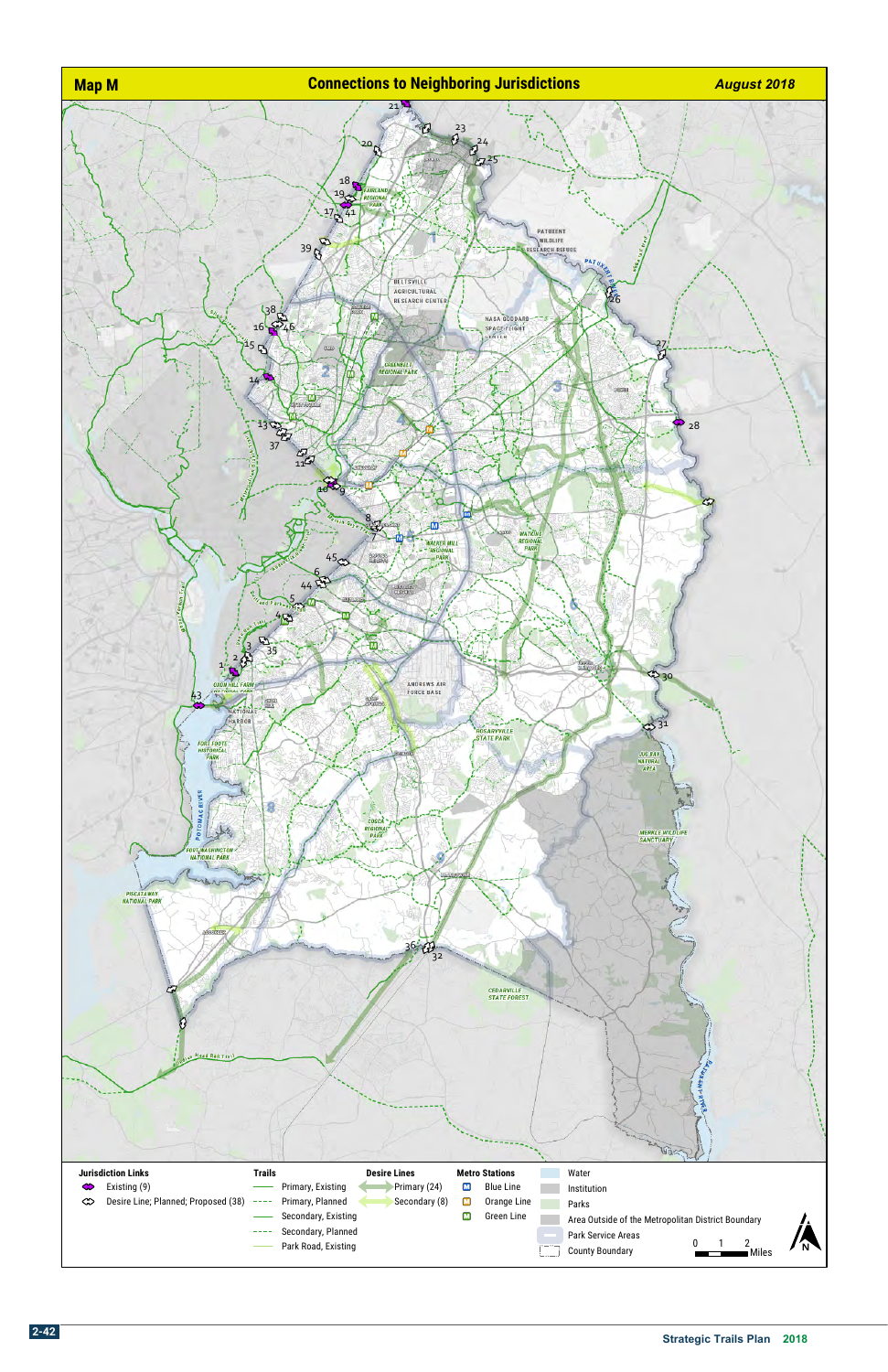## **Appendix: Connectivity to Neighboring Jurisdictions**

| ID No.         | <b>Location</b>                          | <b>Neighbor</b><br><b>Jurisdiction</b> | <b>Prince</b><br>George's Co.<br><b>Status</b> | <b>Neighbor</b><br><b>Status</b> | <b>Notes</b>                                 |
|----------------|------------------------------------------|----------------------------------------|------------------------------------------------|----------------------------------|----------------------------------------------|
| 43             | <b>Wilson Bridge</b>                     | Alexandria                             | Existing                                       | Existing                         |                                              |
| 25             | <b>MD198</b>                             | Anne Arundel                           | Proposed                                       | Unknown                          | State Hwy                                    |
| 26             | <b>WB&amp;A Trail</b>                    | Anne Arundel                           | Existing                                       | Existing                         | Bridge to be<br>constructed                  |
| 27             | MD <sub>3</sub>                          | Anne Arundel                           | Proposed                                       | Unknown                          | State Hwy                                    |
| 28             | Governors Bridge<br>Rd                   | Anne Arundel                           | Existing                                       | Unknown                          | <b>Temporarily closed</b>                    |
| 30             | Pennsylvania Ave/<br>MD <sub>4</sub>     | Anne Arundel                           | Proposed                                       | Unknown                          | <b>State Hwy</b>                             |
| 31             | Chesapeake Beach<br><b>Rail Trail</b>    | Anne Arundel                           | Proposed                                       | Unknown                          | Environmental                                |
| 32             | Railroad Crossing at<br>Mattawoman Creek | Charles                                | Proposed                                       | Unknown                          | Link dependent upon<br>railroad abandonment  |
| 1              | Oxon Run Trail Link                      | District of<br>Columbia                | Existing                                       | Planned                          | DC plans trail link to S<br>Capitol St Trail |
| $\overline{2}$ | Oxon Run Trail                           | District of<br>Columbia                | Proposed                                       | Unknown                          | <b>Bridge Needed</b>                         |
| 3              | Oxon Run Trail @ S<br>Capitol St         | District of<br>Columbia                | Planned                                        | Planned                          |                                              |
| 4              | Mississippi Ave SE                       | District of<br>Columbia                | Proposed                                       | Planned                          | Environmental                                |
| 5              | <b>Suitland Parkway</b><br>Trail         | District of<br>Columbia                | Proposed                                       | Existing                         |                                              |
| 6              | Pennsylvania Ave/<br>MD <sub>4</sub>     | District of<br>Columbia                | Proposed                                       | Existing                         | <b>State Hwy</b>                             |
| $\overline{7}$ | Chesapeake Beach<br><b>Rail Trail</b>    | District of<br>Columbia                | Proposed                                       | Planned                          | Environmental                                |
| 8              | MLK Hwy/MD 704                           | District of<br>Columbia                | Proposed                                       | Unknown                          | State Hwy                                    |
| 9              | Lower Beaver Dam<br><b>Creek Trail</b>   | District of<br>Columbia                | Proposed                                       | Unknown                          | Environmental                                |
| 10             | Anacostia River Trail                    | District of<br>Columbia                | Existing                                       | Existing                         | To open 2016                                 |
| 11             | Bladensburg Rd                           | District of<br>Columbia                | Proposed                                       | Unknown                          | Coordinate w/DC                              |
| 13             | Anacostia Gateway                        | District of<br>Columbia                | Existing                                       | Existing                         | To open 2016-2017                            |